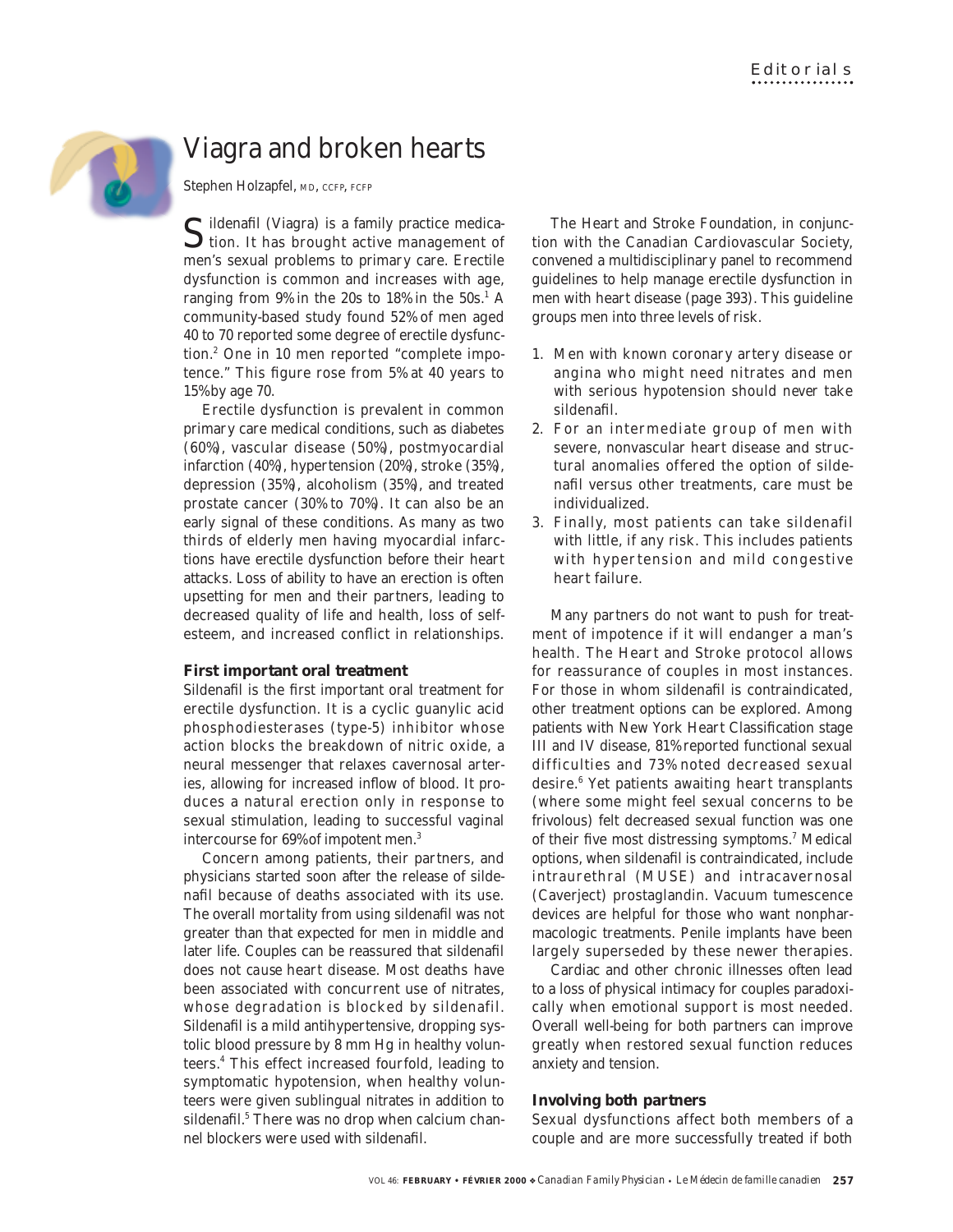partners are involved in treatment. Most couples will benefit from focused education about the cause of erectile dysfunction, as many myths abound.<sup>8</sup>

About half of the "normal" partners will also have a concurrent sexual dysfunction that will affect treatment. Many female partners of impotent men will be in menopause. If couples have not had sexual intercourse for a long time, women are likely to have atrophic changes in their vaginas. Assessment of a woman's vaginal mucosa and potential treatment with local estrogen might be needed even *before* prescribing the man sildenafil.

Some partners will not want their partner's potency restored. In this situation, a potency pill is not a panacea. Helping a couple understand each other's differing points of view is an important first step in deciding on a management plan.

Family physicians are uniquely positioned to help with sexual problems.<sup>9</sup> Often they know both members of the couple well and have their trust. When a man is reluctant to mention sexual concerns to his physician, his partner might do so. Acknowledging sexual difficulties as valid medical concerns allows for finding common ground and developing an approach to management. Developing time-effective screening questions, such as "Many people have sexual difficulties. I wonder what concerns you might have?" can give patients permission to discuss their sexual problems. Despite our patients' newfound assertiveness in bringing up sexual issues in the age of Viagra, most patients are still afraid to voice them. Too frequently physicians collude with their patients to avoid opening Pandora's box. Although 70% of male patients felt it appropriate to discuss sexual problems with their doctors (and 35% had sexual concerns), only 2% of the physicians' charts had noted such discussion.10

## **Treating other sexual disorders**

The most prevalent concern for men in the general population is rapid ejaculation, with one third concerned about lack of orgasm control across the age spectrum. Decreased desire and loss of sexual pleasure follow this. Sildenafil will not help desire or orgasm phase disorders. But in giving permission to talk about sex, sildenafil can open the door for treating these disorders. Rapid ejaculation can be treated with behavioural methods<sup>8</sup> and through using selective serotonin reuptake inhibitor antidepressants, such as sertraline<sup>11</sup> and paroxetine.<sup>12</sup> Decreased desire is due to many causes, both physical and psychological.

Identifying hormonal abnormalities, such as hypothyroidism, hyperprolactinemia, and hypogonadism, can lead to appropriate diagnosis, treatment, and replacement therapy.<sup>13</sup>

Sildenafil has been the greatest advance in the medical treatment of sexual concerns since the advent of the birth control pill and hormone replacement therapy. While most men can be helped to achieve sexual intercourse with sildenafil, the long-term effects on men's sexual health and relationships remain to be studied.<sup>14</sup>

As many as two thirds of men do not have an identifiable organic cause for their erectile dysfunction after thorough assessment. Individual psychological and couple factors remain important causes of erectile and other sexual concerns. Combining medical treatments with individual, couple, or sex therapy is often more helpful in addressing causative issues than taking sildenafil alone.

Though sildenafil as sole treatment has been successful for many impotent men, it can best be used as part of an integrated, comprehensive management plan, including the partner whenever possible. Sildenafil is a safe drug as long as the hypotensive effects and interaction with nitrates are borne in mind. Sildenafil can help mend the "broken hearts" of both members of a couple dealing with erectile dysfunction.

**Dr Holzapfel** *is Director of the Sexual Medicine Counselling Unit in the Department of Family and Community Medicine at the Women's College Campus of the Sunnybrook and Women's College Health Sciences Centre in Toronto, Ont. He is also an Assistant Professor in the Department of Family and Community Medicine at the University of Toronto Medical School.*

*Correspondence to: Dr S. Holzapfel, Department of Family and Community Medicine, Women's College Hospital, Burton Hall, Team 4, 60 Grosvenor St, Toronto, ON M5S 1B6*

#### **References**

- 1. Laumann E, Paik A, Rosen R. Sexual dysfunction in the United States: prevalence and predictors. *JAMA* 1999;281:537-44.
- 2. Feldman HA, Goldstein I, Hatzichristou DG, Krane RJ, McKinlay JB. Impotence and its medical and psychological correlates: results of the Massachusetts Male Aging Study. *J Urol* 1994;151:54-61.
- 3. Goldstein I, Lue TF, Padma-Nathan H, Rosen RC, Steers WD, Wicker PA. Oral sildenafil in the treatment of erectile dysfunction. Sildenafil Study Group. *N Engl J Med* 1998;338:1397-404.